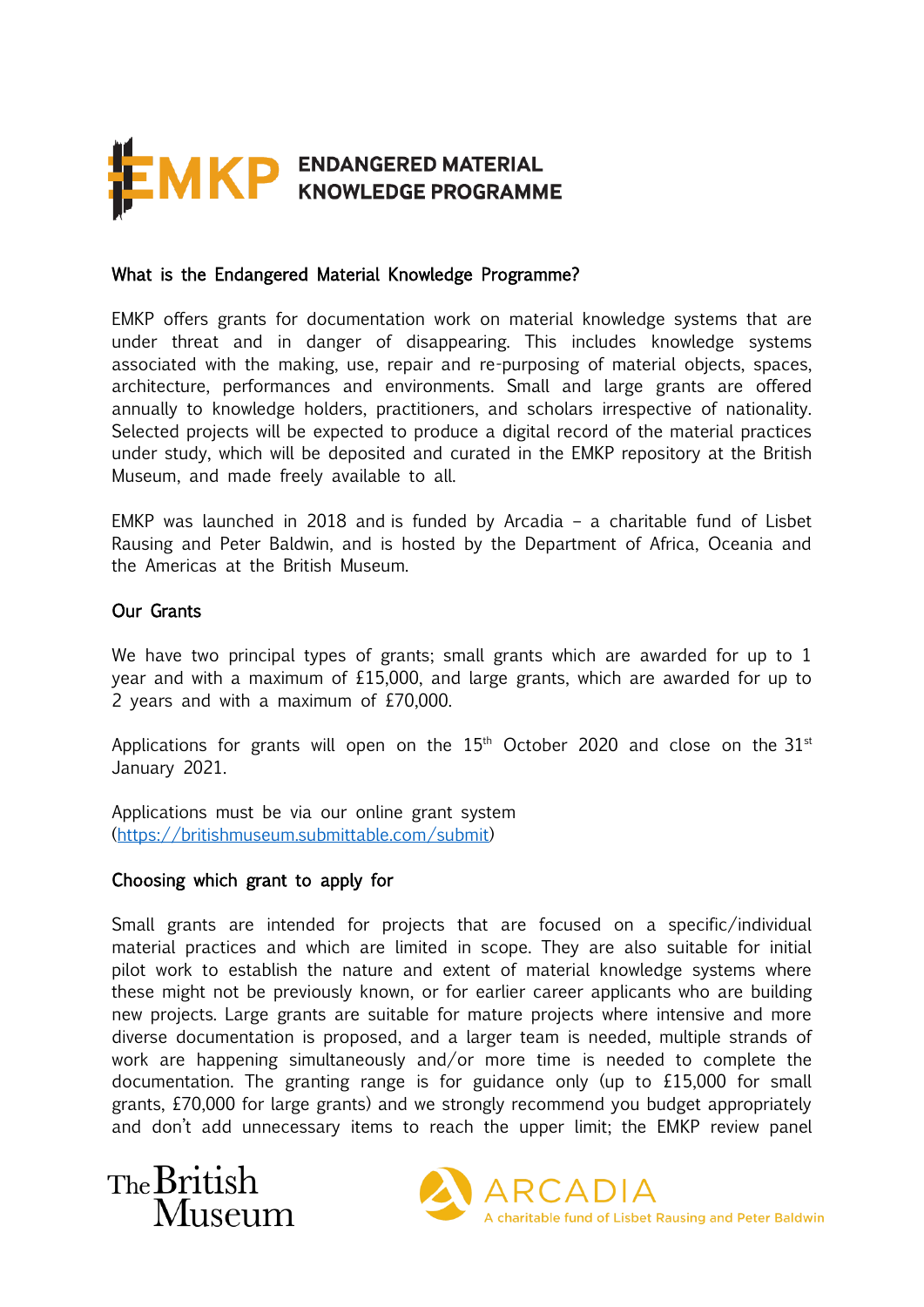closely examines the budget and if they feel it is excessive they will reject the application. If in doubt, please contact EMKP to discuss what size grant to apply for.

### Resubmission

Unsuccessful applicants from previous rounds are welcome to resubmit applications, particularly if you have been invited to by the review panel in earlier feedback. Please note however, if you, or your project, have been unsuccessful in consecutive rounds you are not able to apply for a third time.<sup>1</sup>

For applicants invited to resubmit you will be asked to explain how the proposal has changed, and how you have addressed the criticisms and comments provided by the panel in earlier feedback. Please note, it is highly unlikely that a new submission will be funded unless these issues have been addressed.

# **Eligibility**

#### Applicant(s)

EMKP operates a Principal Investigator (PI)/Collaborator system. It is the responsibility of the PI for overall project management and co-ordination, including reporting to EMKP. Collaborators should be closely involved in the project management and delivery, and demonstrate relevant skills and experience. EMKP cannot provide salary costs for PI's. Salaries for Collaborators are only awarded in exceptional circumstances, and are restricted to Collaborators based in-country, and whose collaboration (and salary) is essential to the completion of the proposed work. Please contact EMKP in advance if you wish to claim for Collaborator salary. Local research assistants can be provided with a modest allowance (see budget below for further information).

There is no restriction on the nationality of the PI. S/he must however be affiliated with an appropriate academic or community institution (e.g. museum, archive, university, NGO<sup>2</sup>) who will take responsibility for administrative oversight of the project including financial reporting.

Applicants should show extensive and relevant experience and will preferably have a PhD.<sup>3</sup> If an applicant is currently enrolled in a PhD, they must provide a letter of support from their supervisor, undertaking to ensure the work is carried out according to the terms of the grant. They must also explain in their application how the proposed

<sup>&</sup>lt;sup>3</sup> Applicants from non-academic backgrounds should demonstrate relevant prior research experience, e.g. delivery of similar projects, community initiatives, museum/archives work. Applications from academics without PhDs/not enrolled in a doctoral programme should demonstrate equivalent research experience e.g. publications, academic appointments.



<sup>&</sup>lt;sup>1</sup> This applies to Principal Applicants who cannot apply for a third consecutive application, even if the topic of the application has changed, and also to projects where the topic or the team composition and/or institutional affiliation have changed, even if the named PI may have changed.

<sup>&</sup>lt;sup>2</sup> In the case of affiliation with an NGO or community organisation the applicant must not be part of the institutions management structure. All affiliated institutions must be able to provide impartial and unbiased reporting.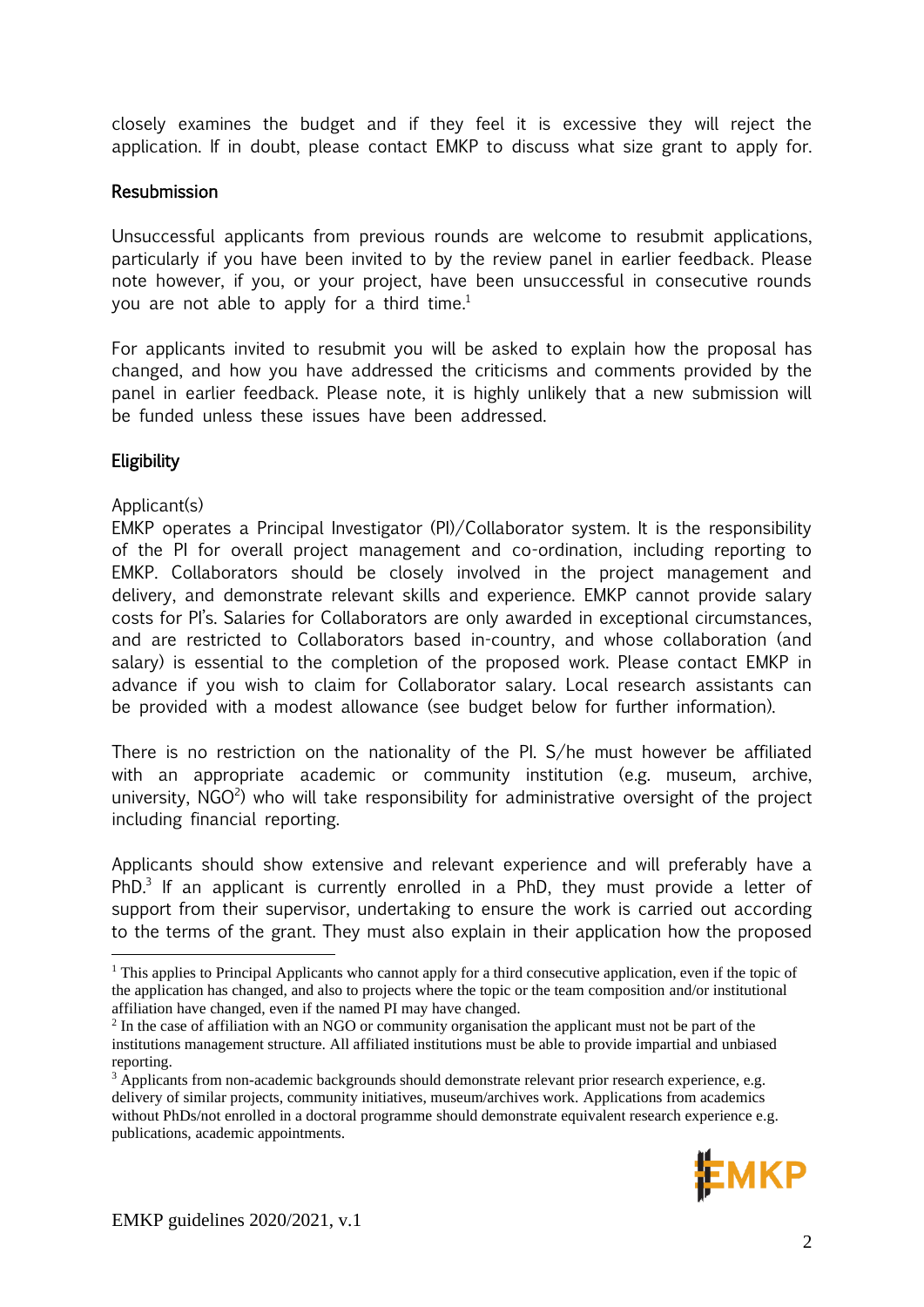EMKP work fits into their PhD research/programme (see website for '[Tips for your](https://www.emkp.org/grants/)  [application](https://www.emkp.org/grants/)'). We also expect all applicants to demonstrate familiarity with the proposed field of work (e.g. language competency, prior research in the area, record of local network).

### Source Communities

We strongly encourage applications from source communities, or projects which show an emphasis on co-production and ownership of knowledge. Non-local researchers will need to demonstrate networks and/or familiarity with source communities, and wherever possible, demonstrate explicit consent/support for the proposed work at the time of application. We strongly encourage proposals that include local community members as part of the project team.

#### **Filmmakers**

PI/Collaborators are expected to take responsibility for documentation in the field (filming, photography, note taking etc.). We realise that many applicants may not have a background in film recording etc., and so provide relevant training as part of the award (see below). We do not therefore provide funds for professional film crews in addition to the CI/Collaborator team. Experienced film makers/editors can be included in the CI/Collaborator team but are subject to the same limitations on salary as all others.

### Project Scope

Applications must focus on topics that have a strong material dimension. Applications that include aspects of intangible practice and culture (e.g. dance, music/song, performance) must link these to material acts and knowledge – e.g. musical instruments, costume, staging. Projects that seek to document ecological knowledge systems must also ensure a direct connection to material and cultural practices. We do not, for example, support applications that exclusively document food collection or production, but can support applications that document disappearing foodways in terms of food preparation, consumption and sharing, and the materials and object used in these processes. If you are unsure about the eligibility of your proposed topic please contact EMKP for clarification (see also website for examples of [previously](https://www.emkp.org/supported-projects/)  [funded projects](https://www.emkp.org/supported-projects/) and '[Frequently Asked Questions](https://www.emkp.org/faqs/)').

Applications must demonstrate that the material knowledge system under study is still active and practiced by living primary informants. This can include practices that may not be currently active or performed on a regular basis, but have been previously practiced by the informants in living memory.

Priority is given to applications for work in countries/regions without strong research infrastructure and/or sources of funding.



EMKP guidelines 2020/2021, v.1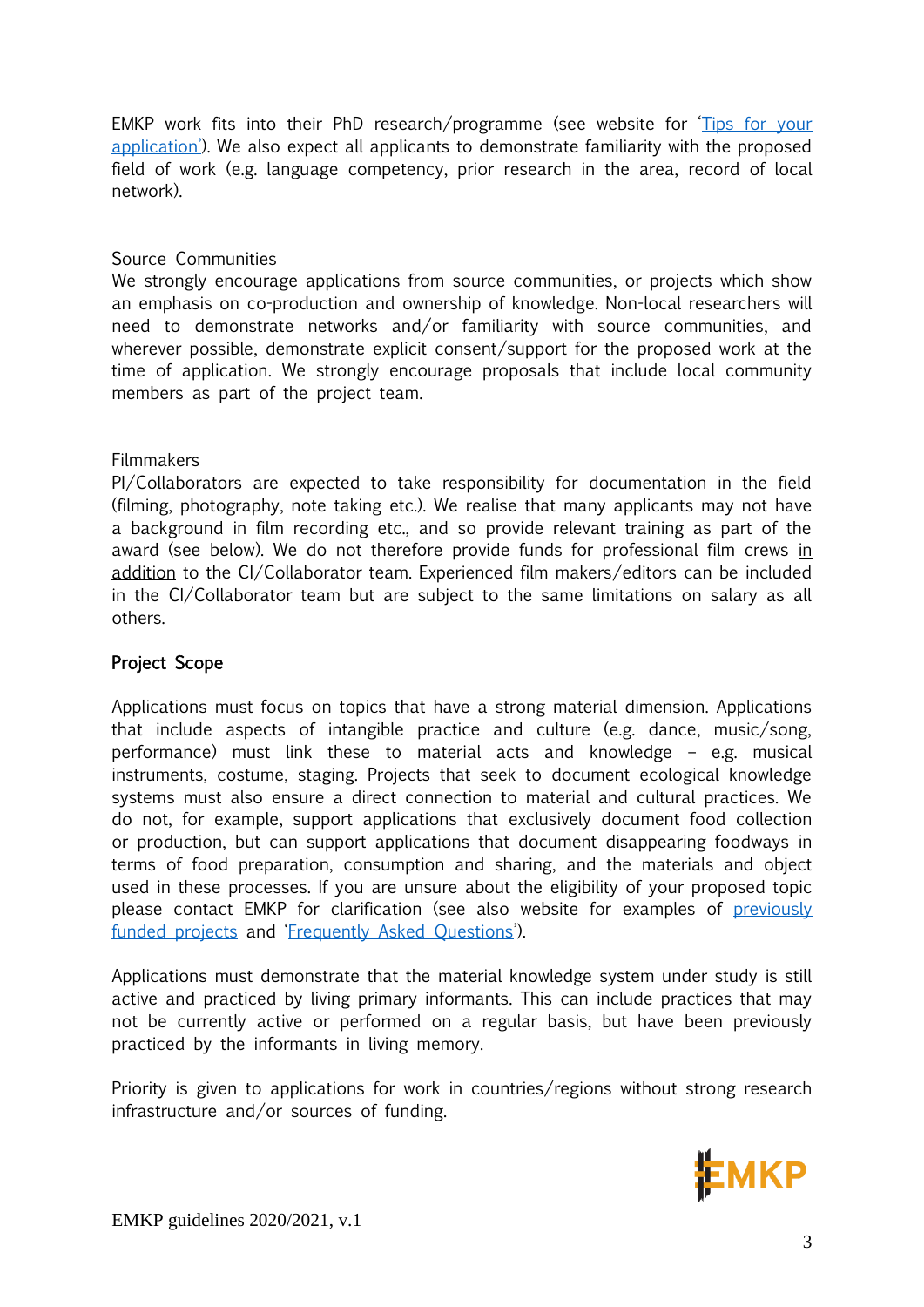Please see the programme website for examples of the type of projects we have previously funded [\(http://www.emkp.org\)](http://www.emkp.org/)

We do not fund the following:

- Revitalisations projects (using grants to revive lost or forgotten technologies, crafts etc). Projects must focus on material practices/practitioners that are still active/within living memory, even if they may be very few knowledge holders  $left<sup>4</sup>$
- Documentation of personal archives. We do not support projects that are primarily focused on digitisation of personal or archival records and research notes/resources. For this you may want to consider an application to the Endangered Archives Programme [\(https://eap.bl.uk/\)](https://eap.bl.uk/) or the Modern Endangered Archives Program [\(https://www.library.ucla.edu/partnerships/modern-endangered-archives](https://www.library.ucla.edu/partnerships/modern-endangered-archives-program)[program\)](https://www.library.ucla.edu/partnerships/modern-endangered-archives-program).
- Projects focused on ethno-medicine or medicinal knowledge.

# Applications in 2020 and Covid-19

EMKP places the highest priority on the safety and health of our grantees and research teams, and the communities of knowledge-holders. We will not allow projects that jeopardise or threaten the wider community to begin/continue. As a means to assess the viability of projects with regards to the impact of their work on Covid-19 transmission applicants for the 2020/2021 round of grants should be prepared to provide details of the situation in their research area at the time of application and demonstrate the feasibility of the proposed work within this situation. They should also be prepared to provide details of any Covid-19 related restrictions imposed by their host institution with regards to fieldwork, and if they are not living within the area of study, what other travel restrictions they may be subject to. In addition, applicants should provide details of contingency measures they would put in place if their application was successful, but the Covid-19 situation deteriorated in their area of research. These measures are inevitably speculative, but might include new methods to collect data remotely, re-aligning responsibilities within the team to ensure teammembers in the area of research take a more active documentation role, and initiatives to enable knowledge holders on locale to collect data more extensively.

As a risk mitigation measure, all successful applicants would also need to provide EMKP with proof of ethical approval from their host institution, with an explicit statement of consent to carry out the work as related to Covid-related threats, before the grant will be released and work can commence.

<sup>4</sup> We recognise that following documentation projects there may be a renewed interest in these practices, which result in a form of revitalisation and revival. However, this is not the express focus of these grants.

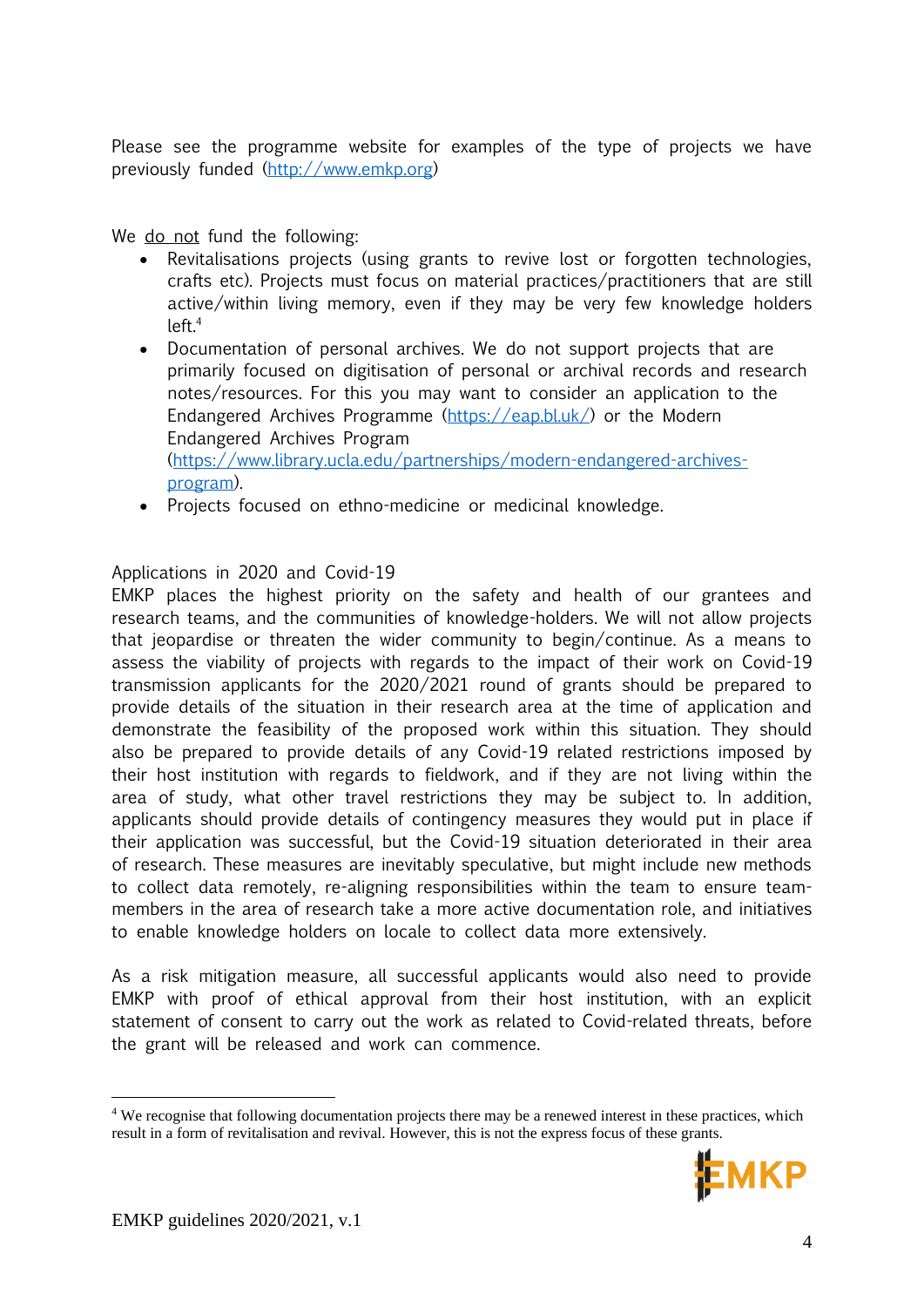EMKP is committed to working with successful grantees to ensure their projects are completed in a socially and ethically responsible manner. We recognise that working environments can change rapidly, and have a range of measures to help support grantees who are faced with changing situations, and specifically as they relate to the global Covid-19 pandemic.

### Repository and Digital Assets

In order to capture the richness and contextual detail of the material knowledge systems under study we encourage you to use a range of digital media including film, audio, geospatial, 3D and photography as well as traditional forms of written documentation. These archives will be stored in the EMKP digital repository. Successful applicants will be required to format digital resources according to the EMKP standards (file format, metadata etc.) to ensure compatibility and searchability (successful applicants will be provided with specific training and formatting guidelines - see below for training). Grantees are also responsible for editing and formatting digital assets themselves, so it is essential you allocate adequate time for this work in your workplan. Successful applicants will work with the EMKP Digital Curator to plan an upload timeline, and are responsible for ensuring compliance with repository standard.

#### Open Access

The EMKP repository uses a CC BY Non-Commercial Share-alike 4.0 license. This means that people can freely download, copy, edit, adapt and modify the assets, but that any resulting copies, adaptations or derivatives that contain the asset (or parts of it) have to be distributed under the same licence. The assets can also not be used for commercial purposes (i.e. make royalties) by you or anybody else.

In certain circumstances, grantees and/or source communities may feel it is not appropriate for certain resources to be made publicly accessible for ethical or cultural reasons, either permanently or on a limited-term basis. In these instances, following discussion with the EMKP Digital Curator, it will be possible to place access controls on the material. However, these are exceptional circumstances, and we would expect the large majority of digital content to be freely accessible.

It is a requirement of the grants that copies of digital assets be deposited in the country of research as well as with EMKP. Ideally, copies must also be held within the source community. Applicants must demonstrate their plans to accomplish this. Funds can be earmarked within the budget to fulfil this obligation. Please note, that following the terms of the CC BY NC SA 4.0 assets lodged elsewhere must also comply with the terms of the license.

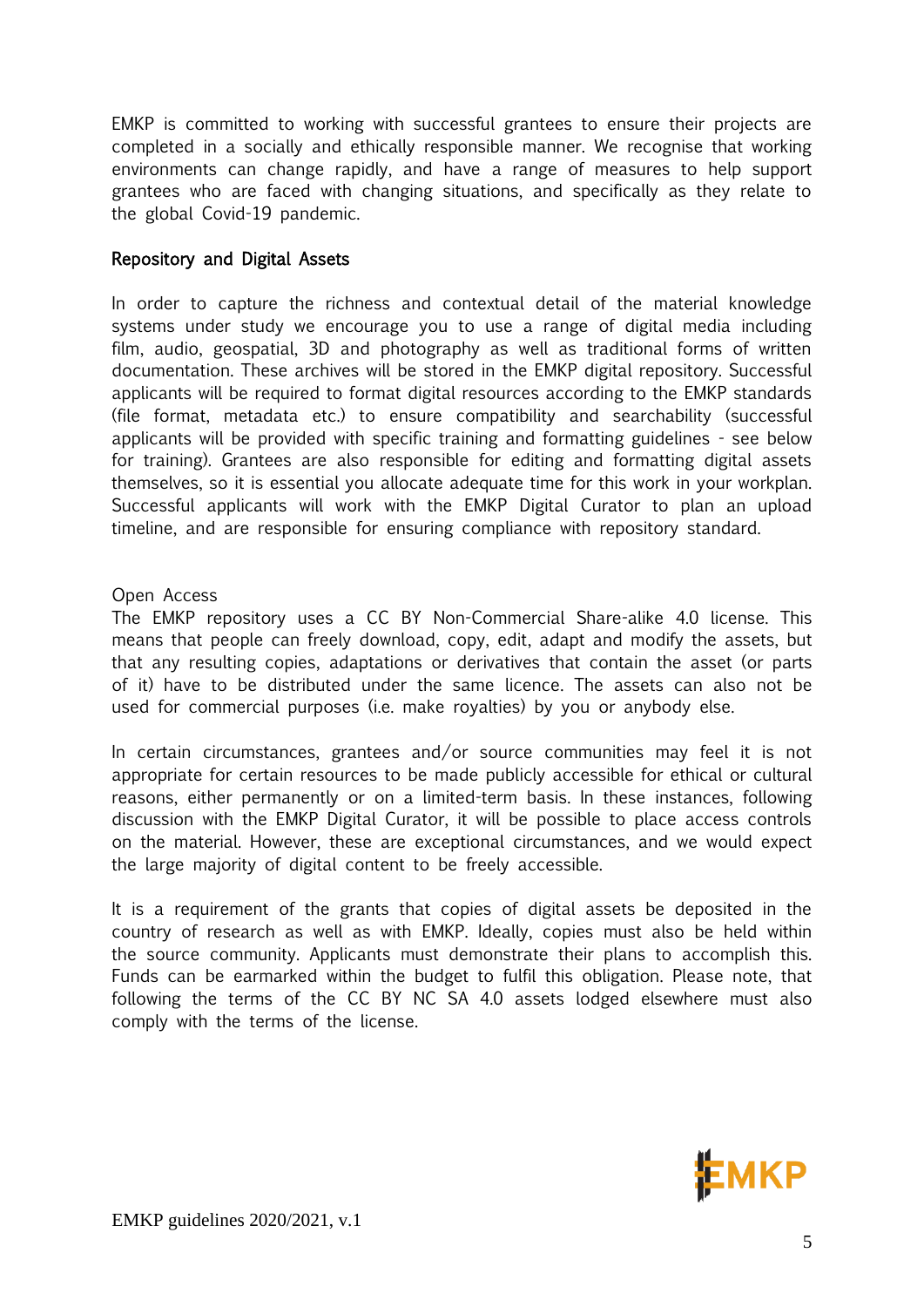# **Training**

EMKP will offer training opportunities to successful applicants to help them prepare for their fieldwork, and particularly planning for digital content development and preservation. Under normal circumstances, training takes c1 week (± for travel) in London and is offered in early September of the year of award (i.e. September 2021). Uncertainty over future travel because of Covid-19 at the time of writing means that this training may have to be offered remotely; this will be discussed with successful candidates following the grant offers in mid-2021. Assuming on-site training in London is possible applicants should consider this in their planning and timetable. Costs associated with attending the training course are provided separately by EMKP so there is no need to include these in your budget. Attendance at the EMKP training course is a condition of acceptance for successful applications, and can only be excused in exceptional circumstances. If your application is successful and you think you are unable to attend the course you should contact EMKP in the first instance.

### Museum collections

Applications that seek to link documentation work with existing museum collections/objects are particularly welcomed, although this is not an essential criterion. These proposals should indicate which collection(s) will be consulted, the planned work with the relevant museum/custodian and any collections based outcomes expected (e.g. augmenting catalogue records).

### **Ethics**

Successful applicants are required to adhere to the ethical guidelines of their host institution and act in an ethical and responsible manner at all times. If you are unsure of your institutions ethics policy, or your institution does not currently have a policy, you may want to consult the Association of Social Anthropology's 'Ethical Guidelines for Good Practice' document available at

[https://www.theasa.org/downloads/ethics/Ethical\\_guidelines.pdf](https://www.theasa.org/downloads/ethics/Ethical_guidelines.pdf)

In 2020/2021 we will seek proof of ethical clearance from the host institution, including a statement of project feasibility in relation to Covid-19 before we release any grants or allow field work to commence.

### Budget

Eligible costs include: travel (local and international; visa costs), local subsistence and accommodation, research assistant allowances, equipment for documentation (including software), insurance, translation & transcription costs, costs associated with deposition in local repository, and costs associated with community collaborations.

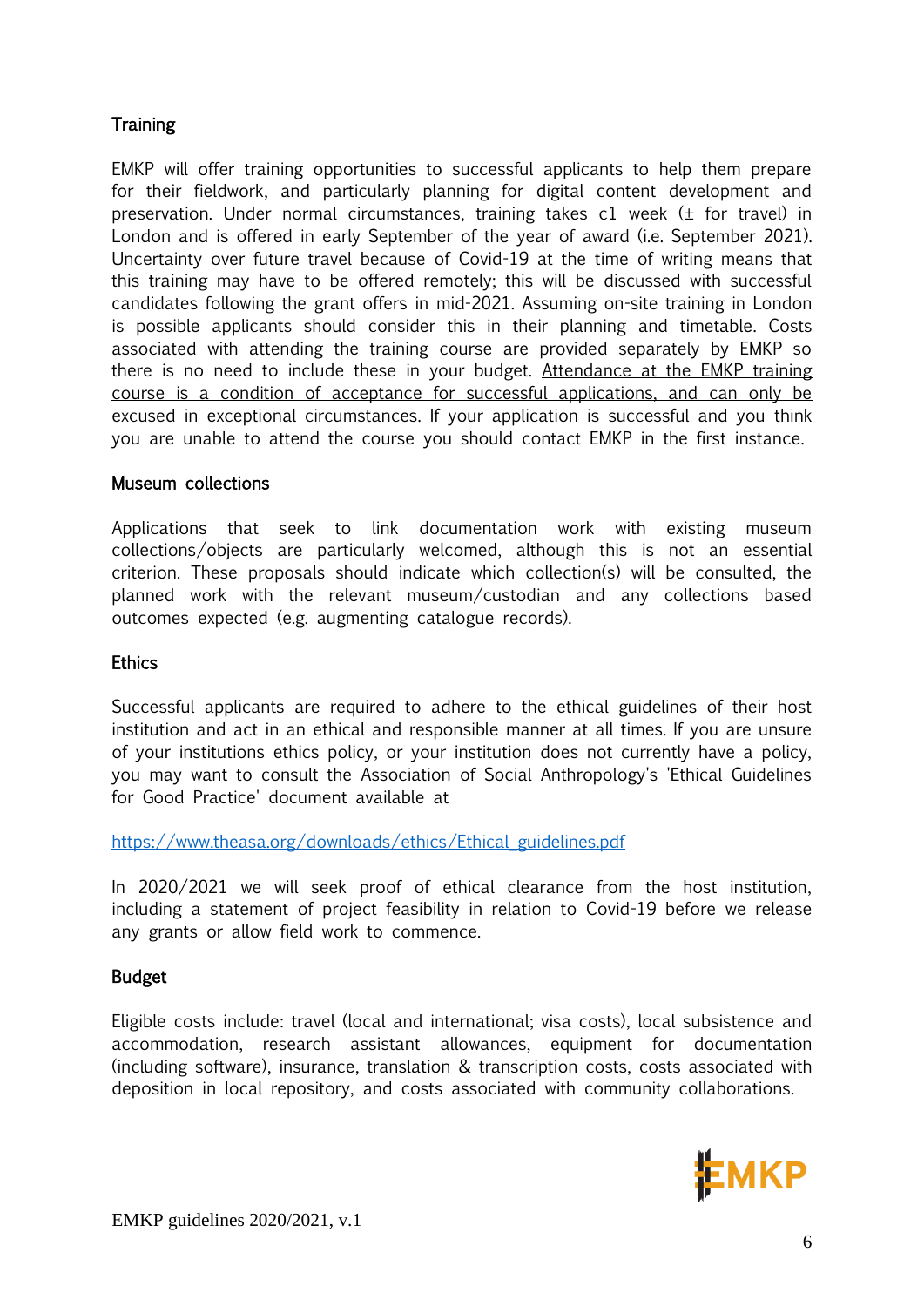We do not fund: institutional overhead costs/ administrative costs, salaries/salary replacement costs for PI's and only in exceptional circumstances for Collaborators, costs associated with publications (unless these are modest costs associated with community collaboration and dissemination)

Funding will be released in instalments with 60% of the annual budget released immediately, 30% on completion of the 6 month report, and the final 10% on completion of the final reporting. Please budget accordingly.

# Criteria for Assessment

Applications will be assessed on the following criteria

- Degree of endangerment of the material knowledge in question, and evidence to support this argument
- Viability of the field work proposed with regards to appropriate methodology, budget and team composition. For 2020/2021 this includes evidence that the project has accommodated issues and challenges related to Covid-19
- Attention to digital content and curation, and evidence of planning for this aspect of the work
- Evidence of existing networks in the area/with the source communities and familiarity with the research environment
- Defined plan to ensure appropriate collaboration/dissemination with/to source community
- Significance of the work to the broader research community and quality of the proposal

# Grant application process and timeline

The deadline for grant applications is midnight GMT on the  $31<sup>st</sup>$  January 2021. All applications must be submitted online before that time in order to be considered.

# [\(https://britishmuseum.submittable.com/submit\)](https://britishmuseum.submittable.com/submit)

All applications will be subject to peer/external review, and you will be asked to provide the names and contact details of two/three potential reviewers who are specialists in your field.<sup>5</sup> Please note, these are not personal referees, and you should avoid nominating colleagues or close-collaborators that may not be in a position to offer an unbiased view. EMKP reserves the right to approach other reviewers if they are not satisfied with those you nominate and their relevant expertise/impartiality. All applications and external reports are reviewed by the EMKP expert advisory panel, where final selection takes place. The outcome of applications should be expected in May 2021. Successful applicants are expected to commence research after all documentation has been finalised between the applicant/EMKP (Terms and Conditions;



<sup>&</sup>lt;sup>5</sup> Two nominated reviewers are required for small grants, three for large grants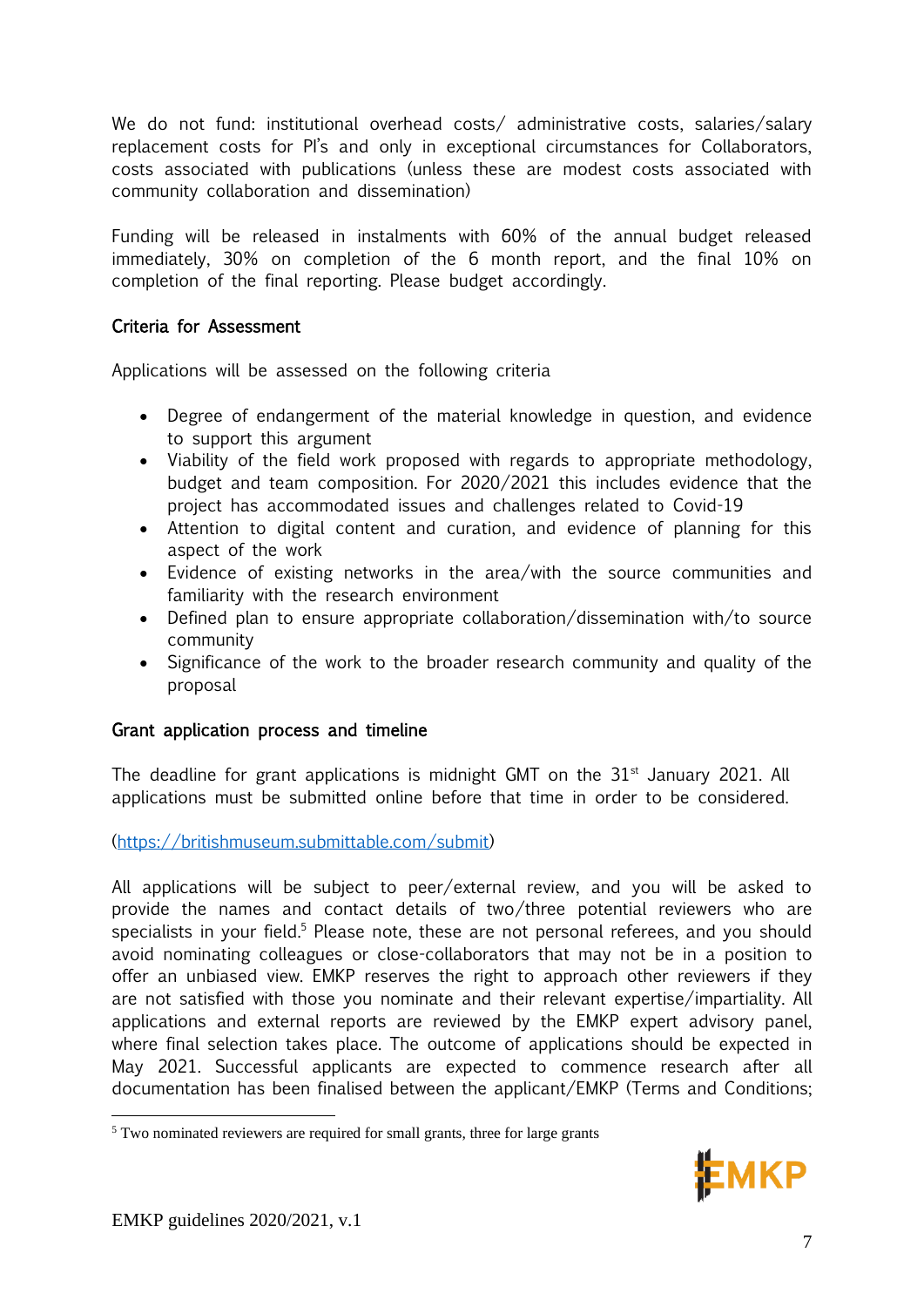budget; digital management plan). Please note, the finalisation of these documents can take some time. Subject to Covid-19 related conditions, EMKP training is offered in September, and we strongly recommend successful applicants only start their work after this date.<sup>6</sup> Successful projects must be commenced by  $1<sup>st</sup>$  March 2022 and completed within 12/24 months depending on whether you are awarded a small/large grant. EMKP allows up to 6 further months following the completion of the grant for digital upload to be completed. Applicants must complete a series of biannual/annual reports according to the reporting templates provided by EMKP.

This timetable may change depending on the global Covid-19 situation and risk assessments will be made by the EMKP team in collaboration with the British Museum and Arcadia. We will communicate any changes to successful grantees in a timely manner, and will work proactively with any successful project that has its timetable interrupted by external factors, including, but not limited to, Covid-19. However, for the purposes of application, please assume this timetable applies.

### Completing the application form

All applications must be done online [\(https://britishmuseum.submittable.com/submit\)](https://britishmuseum.submittable.com/submit).<sup>7</sup> You will need to register in order to submit an application. Registration must be done in the name of the PI. You will be asked to choose whether you are submitting an application for a small grant or large grant.

#### Small & Large Grant Forms

Please provide a title for your project.

#### Personal Information

Please provide details of personal information (name, title, contact details, employment and education history, selected publications).

#### Details of Collaborators

Please provide the names of up to 3 Collaborators with whom you will work on this project, a brief summary of relevant skills and experience and what role they will play in the project

#### Details of Host Institution

Please provide information about your host institution, your status there and upload a signed letter from the responsible person at your host institution (e.g. research officer, Head of Department) indicating their support for this application and willingness to oversee the work included financial reporting. The letter should also state the

<sup>7</sup> Please contact EMKP if there are extenuating circumstances why you cannot complete the application form online.



<sup>&</sup>lt;sup>6</sup> In certain circumstances, it may be impossible to delay start until after September. In these cases, please contact EMKP as soon as possible to discuss plans.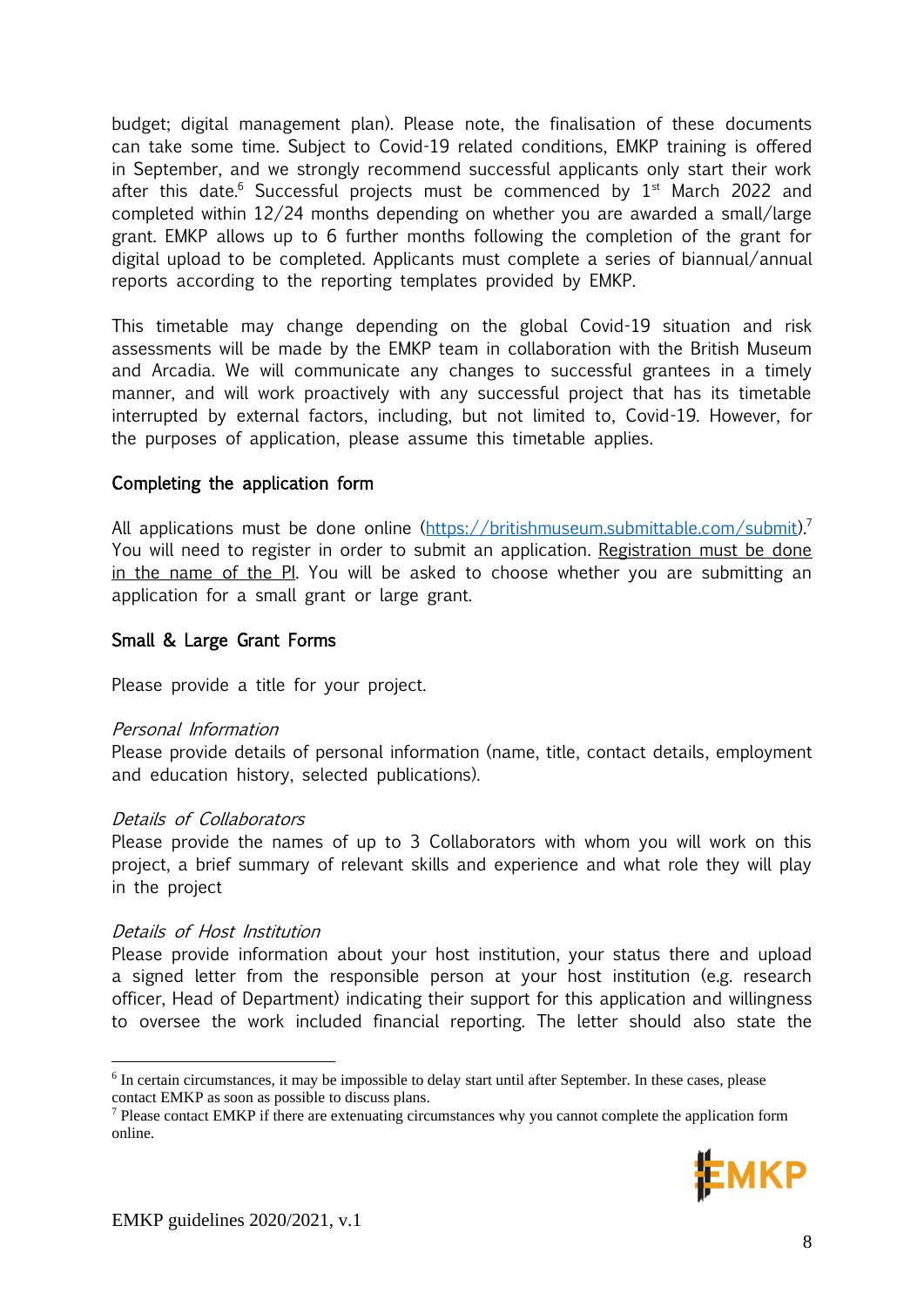process the institution will follow to determine if ethical approval can be given for the project to commence due to the threat posed by Covid-19. Letters can be uploaded in MS word or PDF format. If you are a PhD student, please provide a letter of support from your supervisor.

#### Project Summary

Please provide summary information about your proposed project, including keywords, region/location of research and start/end dates. In addition, please provide a short summary of your project. This should be written in simple language that can be understood by the public, and can be used on the programme website to describe your project in the event of a successful application. Complete the budget summary (a more detailed budget needs to be provided towards the end of the application). Please also indicate if this is a resubmission, and if so, what steps have been taken to answer panel and reviewer comments on the initial application.

#### Project Details

This is the largest part of the application form, and requires you to provide background details, project goals and motivation for the work.

- Describe the material knowledge system(s) you will be documenting Provide details on the particular system(s) of material knowledge you will be documenting, and which aspects you will be focusing on. Indicate what materials/processes/techniques/uses/modifications you will document and how they connect to larger knowledge networks.
- Project Goals Please provide details of the specific goals of the proposed work
- Background to project and research history Please provide a brief review of previous research that has taken place in the area/within the source community/on the material practices, and summarise the current state of knowledge. Please provide details of the specific knowledge systems to be documented (i.e. do not provide a vague description of material practices)
- Endangerment Please provide details of the specific threat(s) that endanger these material practices and knowledge systems.
- Museum and collections work Please indicate which museum collections you will work with, what contact you have had with the custodians, and the relevance of your proposed work to a renewed understanding of the collection(s). Please note, museum work is not compulsory.

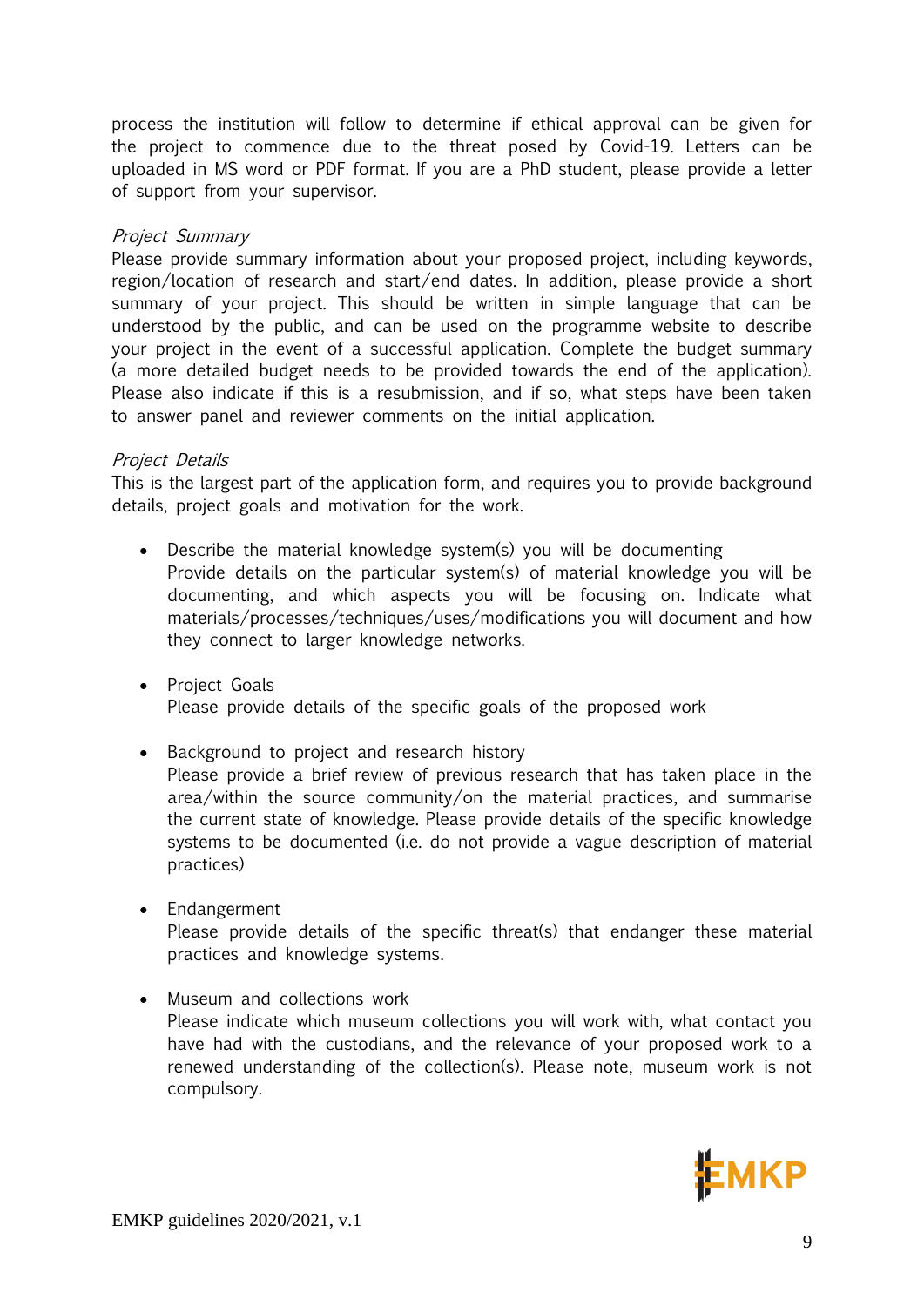• Significance of the work to scholarship/knowledge Please explain the significance of this work to scholarship, what its contribution will be to larger debates, and how it will help the development of ideas.

#### Bibliography

Please provide a list of cited works and/or relevant literature for your application.

#### Supporting Images and Videos

You can upload up to 5 files in support of your application. These can be photo or video.

#### Completed Documentation Projects

Please provide information on any similar documentation projects you have completed, and links to the assets. This will allow the review panel to assess the quality of your prior work if available. It is not necessary to have completed such projects before, and a lack of previous project delivery will not be held against applicants.

#### Methods and Plan of Work

In this section please provide details of the methods and timeline of work. This includes a summary of your prior experience in this area/field and your/your Collaborator's linguistic competence in relevant languages. For 2020/2021 please also provide details of the current situation regarding Covid-19 at the time of application, and mitigation plans if the situation deteriorates post-application.

- Current Covid-19 related restrictions & situation Please outline what the current Covid-19 related situation is within your proposed area of work (at the time of application), and any restrictions that apply to travel and working in the area. Please also outline any Covid-19 related restrictions imposed by your institution or country/region of origin if this is different to your area of research.
- Prior experience in this area/field Please provide a brief summary of your prior research experience in this area/with this community, your local networks, and any other relevant experience that demonstrates your ability to carry out the proposed work.
- Fieldwork and Documentation Plan Please provide a detailed outline of your planned fieldwork and methods, including documentation plans. This should include a description of methodologies (e.g. interviews, participant observation) and recording strategies (film, audio, 3D etc.) and motivation for your choices. Please also clearly indicate roles of different team members in this plan and how responsibilities are allocated. The methods should take into account Covid-19 related restrictions at the time of application.

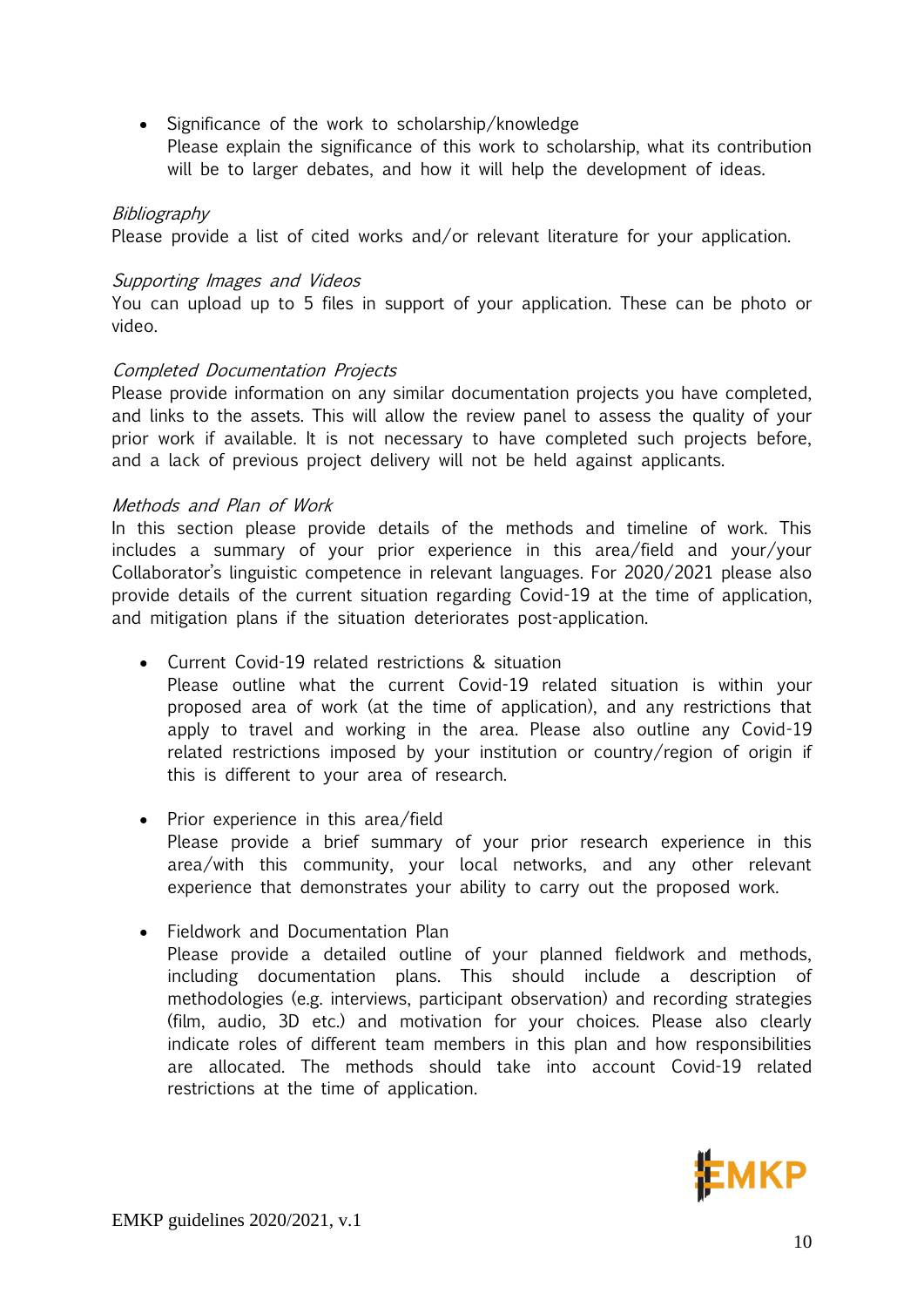# • Knowledge Restrictions

Describe any social obstacles that may affect your ability to document the practice(s). This might include restrictions on knowledge based on age, gender, membership of specific social/political/technological sets, and access to secret or culturally protected information. Please provide explanations of how you might mitigate these restraints (e.g. ensuring gender balance in team), or how you would go about collecting this information in a sensitive and culturally appropriate manner.

## • Language competence and plans

Please provide a brief summary of your competence in the relevant local/research language. If relevant, comment on your Collaborator(s) language competence as well. Indicate the importance of the local language to the documentation of the material knowledge and how you will include it as part of your analysis. This might include how you plan to translate records, and transcription plans.

# • Covid-19 contingencies

Describe what mitigation measures you will put in place to ensure the continued work and success of the project if stricter Covid-19 restrictions are introduced post-application. How will you manage the changing circumstances that Covid-19 could bring? You may want to consider fieldwork plans, timetable, changing roles for team members, and what safety measures you would put in place.

### • Data Management Plan

In this section please provide an outline of plans for managing collected records while in the field and for post-data collection editing and formatting of digital assets ready for final upload to the EMKP repository. It is the responsibility of the grantees to select and edit the assets, and applicants are strongly advised to allocated sufficient time to complete this work.

Please provide information on where you will lodge your data locally (within country, community etc.) and what provisions have been made.

• Digital Assets Plan

Complete the Digital Assets plan table estimating the types of formats and the total volume of digital assets you expect to generate for the EMKP repository. Specify the amount of material you will submit in the specific media format under 'Duration in h/Amount'. Provide the approximate size in gigabytes under 'Approximate size in GB' and under 'Composition' specify what will be recorded.

The different media formats will take up approximately this much space: Audio-visual (h.264): 1h = 13.5GB Audio (.wav):  $1h = 0.7GB$ Textual (.pdf):  $\leq$  1GB

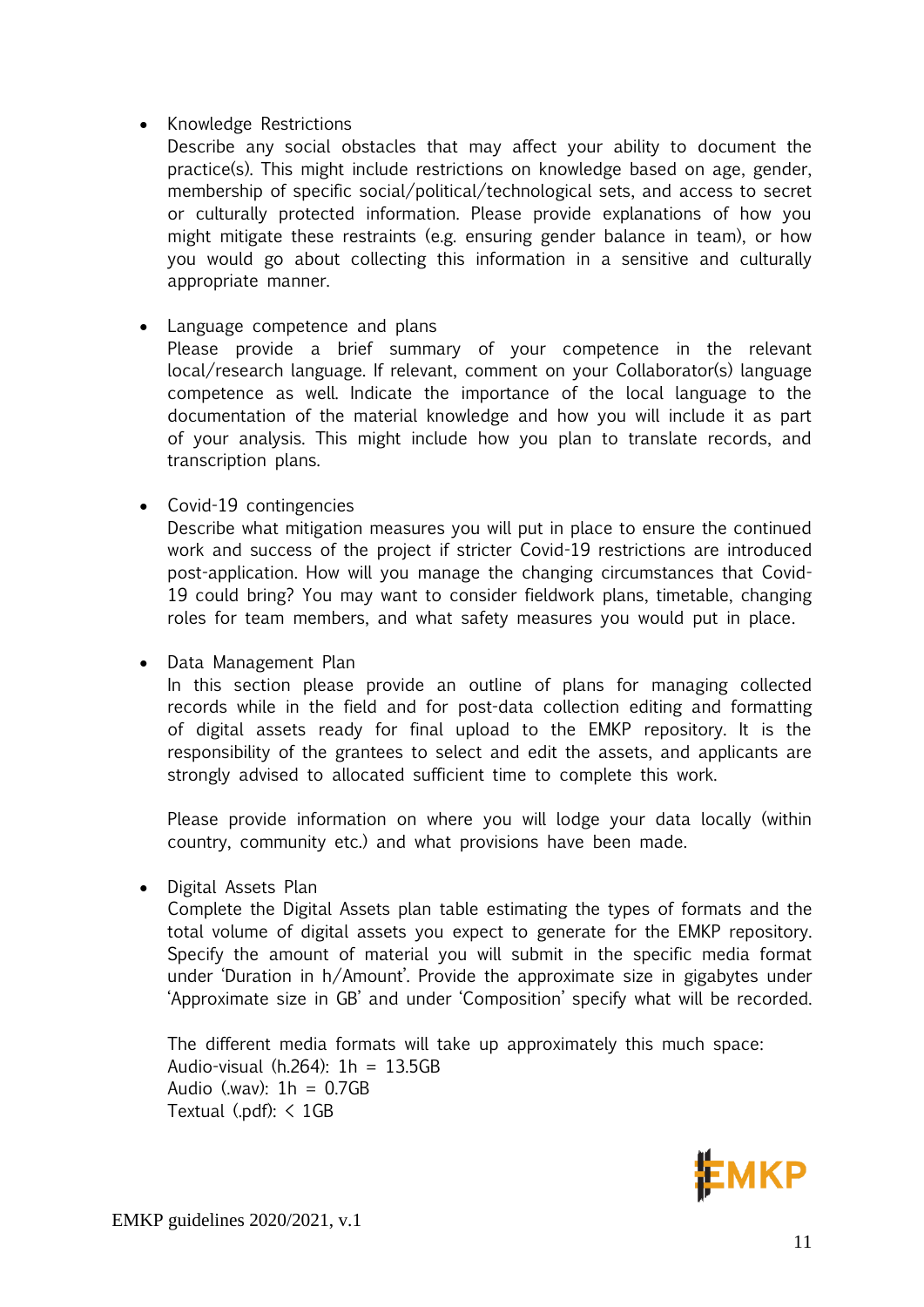Photo (.tiff):  $1$  photo =  $40-70MB$ Annotation: < 1GB 3D: very much dependent on resolution and file format

|                | Duration in     | Approximate size       |                                 |  |  |  |  |
|----------------|-----------------|------------------------|---------------------------------|--|--|--|--|
| <b>Type</b>    | h/Amount        | in GB                  | Composition                     |  |  |  |  |
|                |                 |                        | 5h of key informant interviews  |  |  |  |  |
|                |                 |                        | 15 h of making object X and     |  |  |  |  |
| Audio-         |                 |                        | Y                               |  |  |  |  |
| visual         | 30 <sub>h</sub> | 405                    | 3h of ceremonies                |  |  |  |  |
|                |                 |                        | 3h key informant interviews     |  |  |  |  |
| Audio          | 5h              | 3.5                    | 2h ceremonial chants            |  |  |  |  |
|                |                 |                        | Field notes                     |  |  |  |  |
|                | 100             |                        | <b>Sketches</b>                 |  |  |  |  |
| <b>Textual</b> | documents       | $\triangleleft 1$ GB   | Interview transcripts           |  |  |  |  |
|                |                 |                        | 200 photos of details of object |  |  |  |  |
|                |                 |                        | X and Y                         |  |  |  |  |
|                |                 |                        | 100 photos of ceremonies        |  |  |  |  |
|                |                 |                        | 100 photos of resources and     |  |  |  |  |
| Photo          | 400             | 28 GB                  | landscape                       |  |  |  |  |
|                |                 |                        | Annotation of key informant     |  |  |  |  |
|                |                 |                        | interviews                      |  |  |  |  |
| Annotation     | 10 files        | $\triangleleft 1$ GB   | Annotation of object making     |  |  |  |  |
| 3D             |                 |                        |                                 |  |  |  |  |
|                |                 |                        | 10 general maps of area         |  |  |  |  |
|                | 20 files        |                        | 5 polygons describing Z         |  |  |  |  |
| Other          | geospatial      | $\langle 1 \rangle$ GB | 5 maps of routes                |  |  |  |  |

Here is an example:

• Workplan

Please provide a workplan for the duration of the project indicating timelines for different activities and who is involved. The workplan should combine all the information provided in the 'Method and Plan' section.

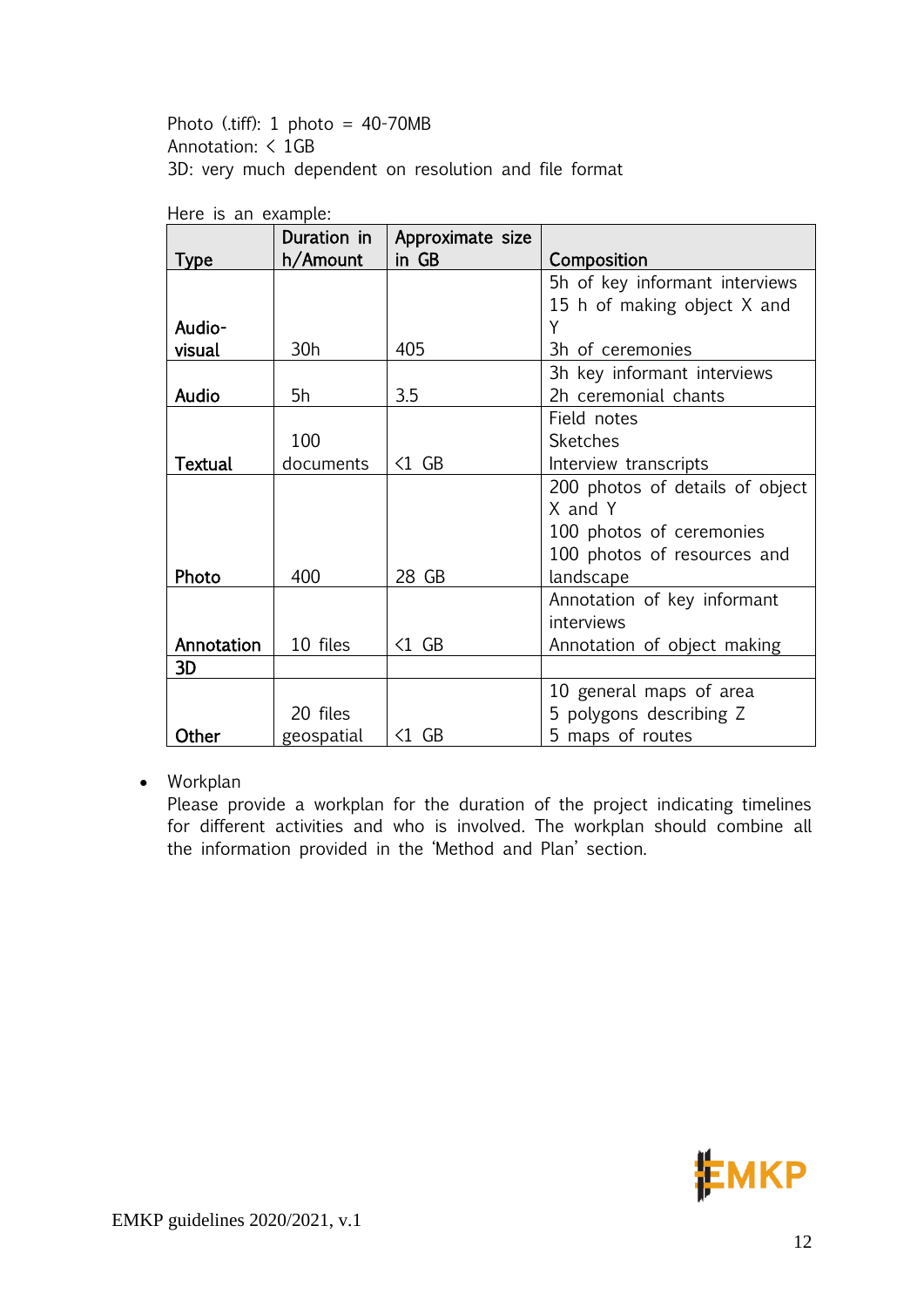Here is an example workplan:

|                           | <b>MONTH</b>                                       | $\mathbf{1}$                              | $\overline{2}$            | 3 | $\overline{4}$ | 5                           | 6                           | $\overline{7}$                            | 8 | 9 | 10 | 11 | 12 | Deliverables                                                             |
|---------------------------|----------------------------------------------------|-------------------------------------------|---------------------------|---|----------------|-----------------------------|-----------------------------|-------------------------------------------|---|---|----|----|----|--------------------------------------------------------------------------|
| <b>FIELDWORK</b>          | Key<br>informant<br>interviews                     | John<br>Smith, 5<br>days                  |                           |   |                |                             |                             |                                           |   |   |    |    |    | 10 Key<br>informant<br>interviews                                        |
|                           | Mapping<br>resources                               |                                           | Jane<br>Doe, 3<br>days    |   |                |                             |                             |                                           |   |   |    |    |    | Raw geospatial<br>data                                                   |
|                           | Documenting<br>woodworking                         | Jane Doe<br>and John<br>Smith, 20<br>days |                           |   |                |                             |                             |                                           |   |   |    |    |    | 20 hours of<br>raw footage                                               |
|                           | Metadata                                           |                                           | John<br>Smith,<br>30 days |   |                |                             |                             |                                           |   |   |    |    |    |                                                                          |
| POST-<br><b>FIELDWORK</b> | Video editing                                      |                                           |                           |   |                | Jane<br>Doe,<br>20<br>days  |                             |                                           |   |   |    |    |    | 15 hours<br>edited footage                                               |
|                           | Translation,<br>transcription<br>and<br>annotation |                                           |                           |   |                | John<br>Smith<br>15<br>days | John<br>Smith<br>15<br>days | Jane Doe<br>and John<br>Smith, 30<br>days |   |   |    |    |    | 3 annotated<br>videos, 10<br>translated and<br>transcribed<br>interviews |
|                           | Metadata                                           |                                           |                           |   |                |                             |                             |                                           |   |   |    |    |    |                                                                          |